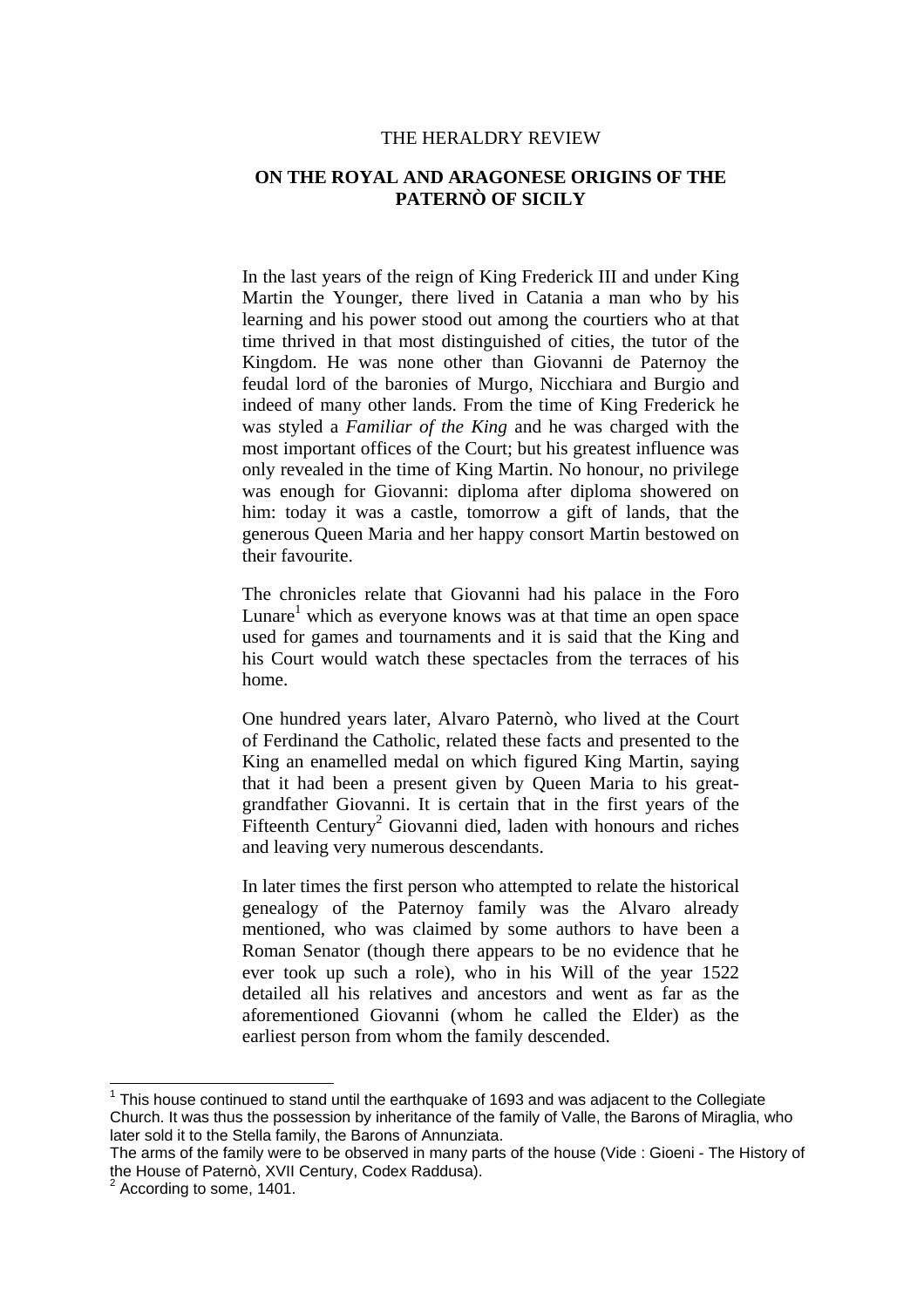When later historians came to delight in research into the origins of their heroes and when it became the fashion for every great Sicilian family to be obliged to descend from the Normans, the same was done for the House of Paternò as was for other great families : a Norman origin was fabricated with the apparent weak support f some very dubious documents.

To discover such an origin for the family of Paternò was not in fact difficult: the diplomas of the Counts of Paternò always bore at the bottom of the page the inscription *de Paternione,* a fairly common surname at that time. They were to be found as witnesses to public contracts<sup>3</sup>, or as notaries at the court of Manfred Maletta<sup>4</sup> or as judges in Catania<sup>5</sup>.

Thus it was concluded that the family of Paternò descended from the Normans and that lying knight Mugnos was in complete agreement in his book *"The Glories of the Lords Paternò"*. He certainly did not abandon the notion of their Norman descent but, as he had been struck by the identity of the arms of the Paternò with those of the House of Aragon, he related how a certain Paternò after prolonged struggles against the Angevins in Sicily fled to Aragon where he received in gift from the King the Kingdom of Minorca<sup>6</sup>. Yet meanwhile in Catania at the beginnings of the Fourteenth Century there is no longer to be found a single *Paternione* but fifty years later appears that Giovanni whose origins are unknown !

Mugnos declared that it was obvious that this Giovanni, a descendant of the Kings of Minorca, came to Sicily where having established a connection with the already extinct and highly important Paternò himself became rich and re-established the House !

In his day Mugnos imposed his genealogical dreams on a credulous public and he duly confirmed this origin. The House of Paternò, like an infinity of others in Sicily<sup>7</sup>, accepted it unquestioningly.

In the mid-Eighteenth Century, when in Catania and indeed throughout Sicily there began to be cultivated a passion for archaeology, stones and inscriptions were discovered everywhere which bore witness to a *Gens Paterna* in Sicily in Roman times. Father Lupi<sup>8</sup>, an expert on the Catacombs in Rome, discovered innumerable Paternò and displayed them in his many published works, debating whether they belonged to the Gens Julia or the

 $3$  Catania, Benedictine Archive (1122, I, 63, G 1) etc.

<sup>4</sup> Ibid. (1294, I, 63, E 20), (1297, I, 60, H 27), (1298, I, 63, E 21) etc.

<sup>5</sup> Ibid. (1304, I, 60, H 37) etc.

 $6$  It would have been too cheeky to say the Kingdom of Minorca, because this all too obviously belonged to James, the second child of the Conqueror !

<sup>7</sup> Vide Portal, Noble Sicilian Families of French Origin, 1892, Bari.

<sup>8</sup> Lupus, Epitaphium Severae Martyris, illustr. - Chap. III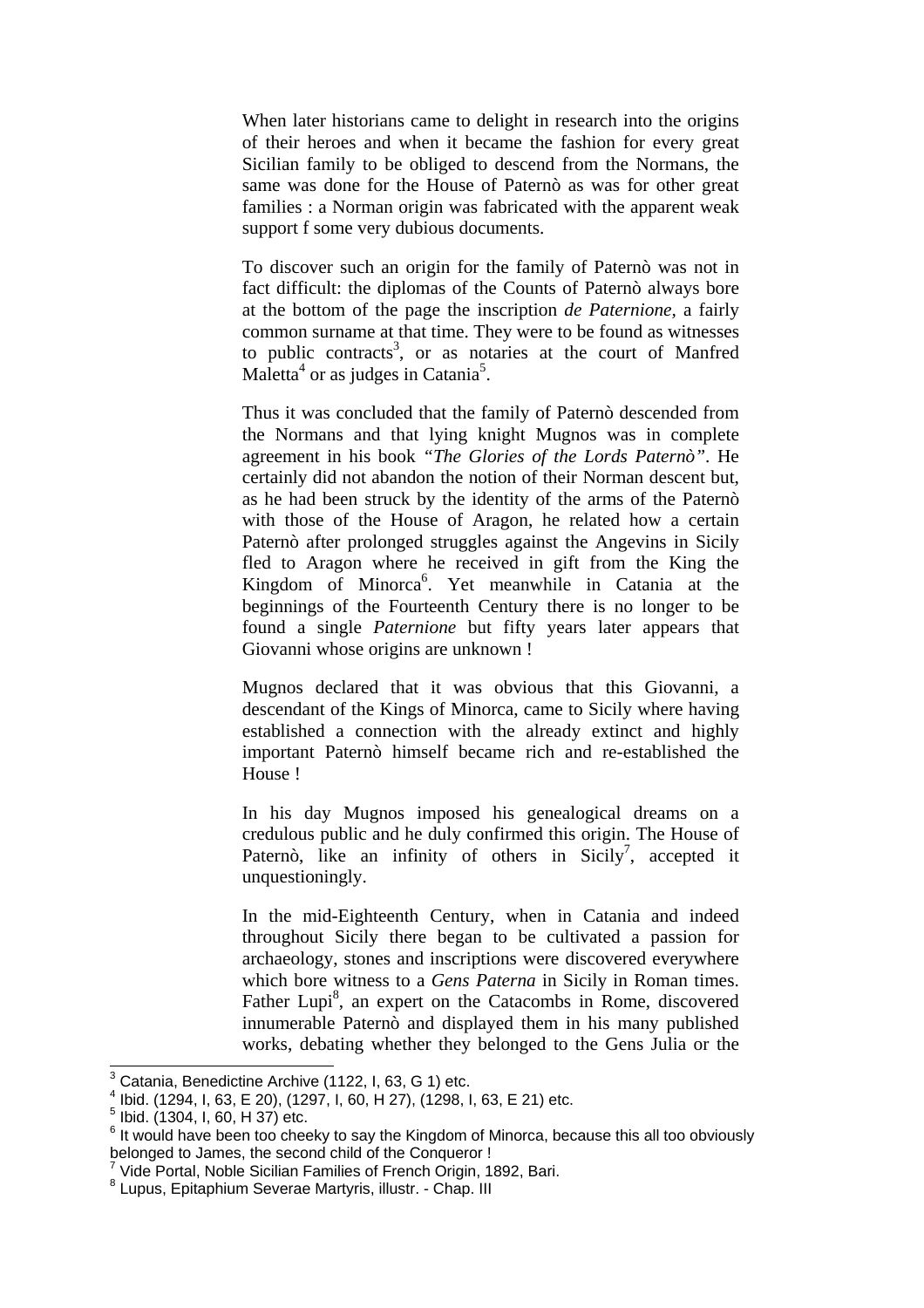Gens Nonia or even the Gens Ovinia. Then the Prince of Biscari in Catania discovered yet more stones on which was mention of the Paternò as consuls or praetors. Suddenly archaeologists and historians tried to out-do each other. The Prince of Torremuzza<sup>9</sup> wrote about the Paternò family; just as did the Abbé Sestini<sup>10</sup> and Count Caetani, curators of the Biscari Museum; Lombardo-Buda<sup>11</sup>, the Prince of Biscari's librarian, drafted a paper on the subject; Abbé Amico, Giacinto Paternò and yet many more spoke of it and wrote of it in their works.

Thus you would think that Mugnos had been dethroned : but not a bit of it ! There was yet some kind soul that concluded that there had been a *Gens Julia Paterna* which had travelled from Rome into Gaul<sup>12</sup>. This sorted out the whole problem ! The House of Paternò of Sicily and Naples, after having lived in Rome in the first years of the Empire, then divided itself into two branches, one in Gaul and the other in Sicily. At the time of the Normans the branch in Gaul came to reconnect itself once more with that in Sicily and so on and so forth, as has already been said, until our own times.

About the origins of the Family of Paternò this much has always been believed and in fact it is believed to this day. Yet this fantastic edifice crumbles at the slightest whiff of critical review.

Last year, having undertaken studies relating to this subject, we noticed that this claim to Norman origins fell apart. As we have already said, these people called *de Paternione*, instead of being *blood relatives* and *familiars of the King*, were witnesses and notaries in private documents of a Count of Paternò, a most powerful lord but nevertheless himself a mere vassal of the Crown. Thus having to set aside whatsoever Norman origin and only having now to establish the source of these *de Paternione*, we set to work with all speed : yet we could find not a single document that was earlier than the Fourteenth Century. We know precisely the descent of the Paternò of today from that *Giovanni the Elder*, their common source. Between him and the last of the de Paternione there is a gap of fifty or more years that we have not been able to bridge. The documents identify to us no progenitor for this person.

But one thing does stand out in our researches: the arms of the House of Paternò are in every respect identical with those of the House of Aragon with the addition of the azure bendlet. But must

 9 Castellus, Siciliae etc. veterum inscript. - Cl. VII, n. XII.

<sup>10</sup> Sestini, Letters written from Sicily, (Florence 1779-84), Descriptions of the Museum of H.E. the Prince of Biscari, etc. (Florence 1776 and Leghorn 1787).<br><sup>11</sup> Lombardo-Buda, Eulogy on Ignazio II P.C. Prince of Biscari (Catania 1787).

<sup>11</sup> Lombardo-Buda, Eulogy on Ignazio II P.C. Prince of Biscari (Catania 1787). 12 Fleetwood, Inscript. Antiq. Sylloge., Scaliger, p.229; Graevius, tom. II, p. 608-609-632; Pliny, bk. III, ch. 4; Strabo, Geograph., Bk. IV; Ptolemy, Geograph., part II.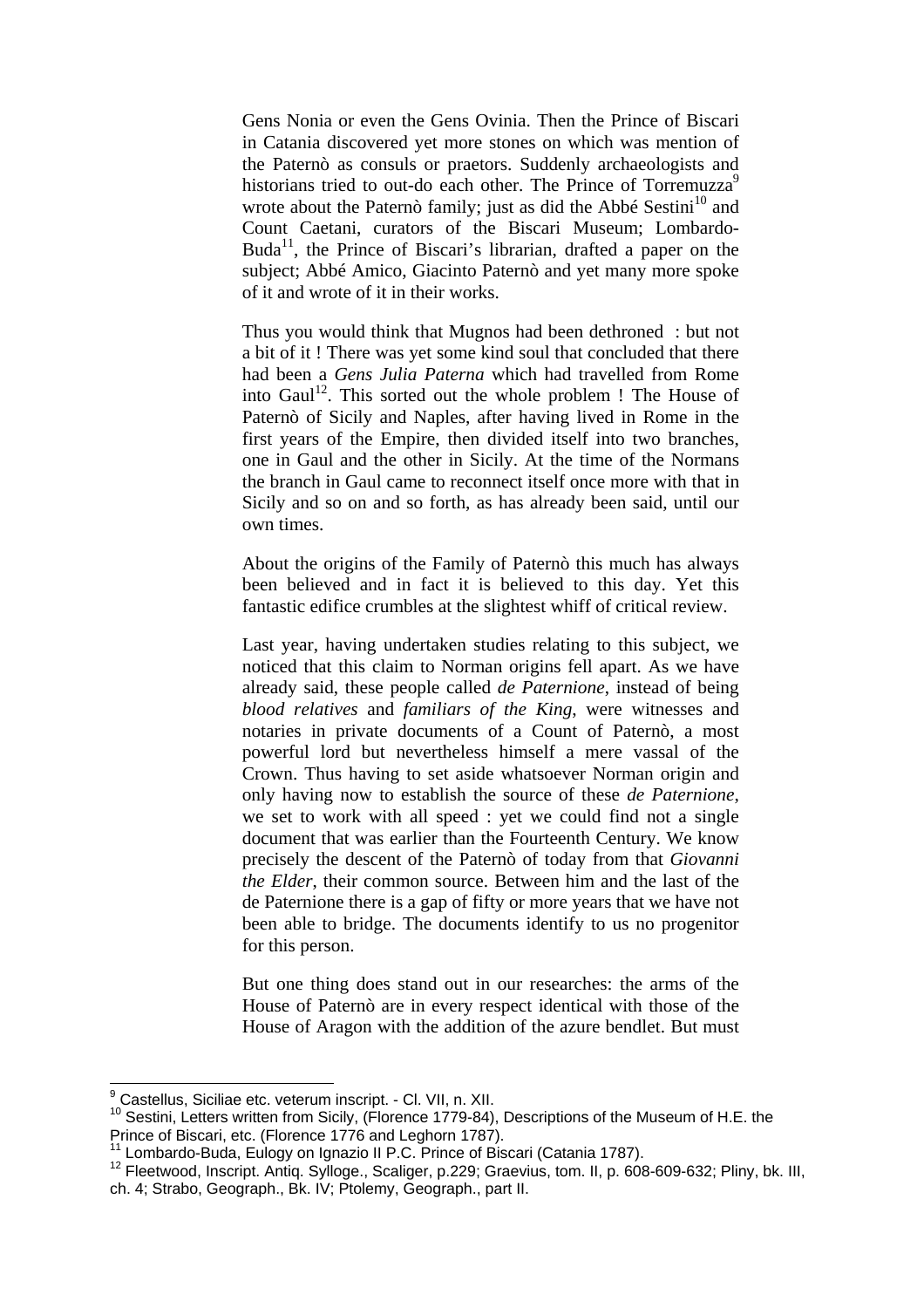we content ourselves with the banal logic set forth by the never too praised Chevalier Mugnos in order to explain this ?

We were in this state of uncertainty when arose the opportunity to consult Zurita's Annals of Aragon<sup>13</sup>; in this book is quoted a passage from the Aragonese Chronicles of Jerome Alonia in which he tells that in the year 1287 the Infant Don Miguel (a son of Pedro, Lord of Ayerbe) had acquired various castles, amongst which that of Paternoy.

We had already known, thanks to many authors<sup>14</sup> and above all from the writings of the learned Ferdinando Paternò, Court Orator of Philip II, that in Aragon from 1300 to 1600 a family called *de Paternoy* had flourished. This family laid claim to descent from the reigning house and knew that one of its members, in the second half of the Fourteenth Century, had travelled to Sicily and had there established his family<sup>15</sup>.

Moreover one Giacinto Paternò y Miravella Gravina y Jurado in his petition to be admitted to the Order of Alcantara (1617) gave proof of his descent from the House of Paternoy (State Archives, Madrid - Proofs of Alcantara, no. 147).

In respect of this family Paternoy, once very well known in Spain, we have found the assertion of the *Real Academia de la Historia16* that it is by now extinct.

Intrigued by the matter indicated above of the purchase of Paternoy made by Don Miguel, we consulted various history books on this matter and were able to discover as follows :

James the Conqueror, King of Aragon, of Valencia (1238) and of Majorca (1239), had three wives. The first was Eleanor of Castile, by whom he had no heirs; the second was Yolanda of Hungary by whom he had : Peter (who became King of Sicily), James (who became King of Majorca) and four daughters, one of whom became Queen of Castile and another Queen of France. The third wife was morganatic although of the most noble blood: she was called Theresa de Vidaure. By her he had two sons, James and Peter $^{17}$ . The King also had various natural children of whom the most important were Pedro-Fernandez, Lord of Hijar<sup>18</sup>, and Fernan-Sanchez de la Aubillona<sup>19</sup>.

 $\overline{\phantom{a}}$ 

<sup>&</sup>lt;sup>13</sup> Tom. I, bk. IV, ch. 126.

<sup>&</sup>lt;sup>14</sup> Minutolo, Grand Priory of Messina, bk. VIII, p.246; Abela, Description of Malta, bk. IV, not. III, pp. 449-548; Mugnos, Theatro geneal. etc.

<sup>&</sup>lt;sup>15</sup> Paternò Ferdinando, Raddusa Codices.<br><sup>16</sup> Paternò Ferdinando, Raddusa Codices.<br><sup>15</sup> Letter of the 11<sup>th</sup> April 1908 to Marchese G. Paternò di Sessa.

<sup>17</sup> Le Sage, Atlante cronologico, transl. Albrizzi, 1843, pp.43 & 98, only refers to a single son of Theresa de Vidaure of whom he does not know the name and of whom he say "founder of the Houses of Xerica, Paternoy, Ayerbe, of the Counts of Simari, the Marquises Grotteria, Princes of Cassano and Dukes of Alessano".

 $18$  Zurita, Annals, bk. IV, ch. 123 - This Peter was the ancestor of the Dukes of Hijar and Counts of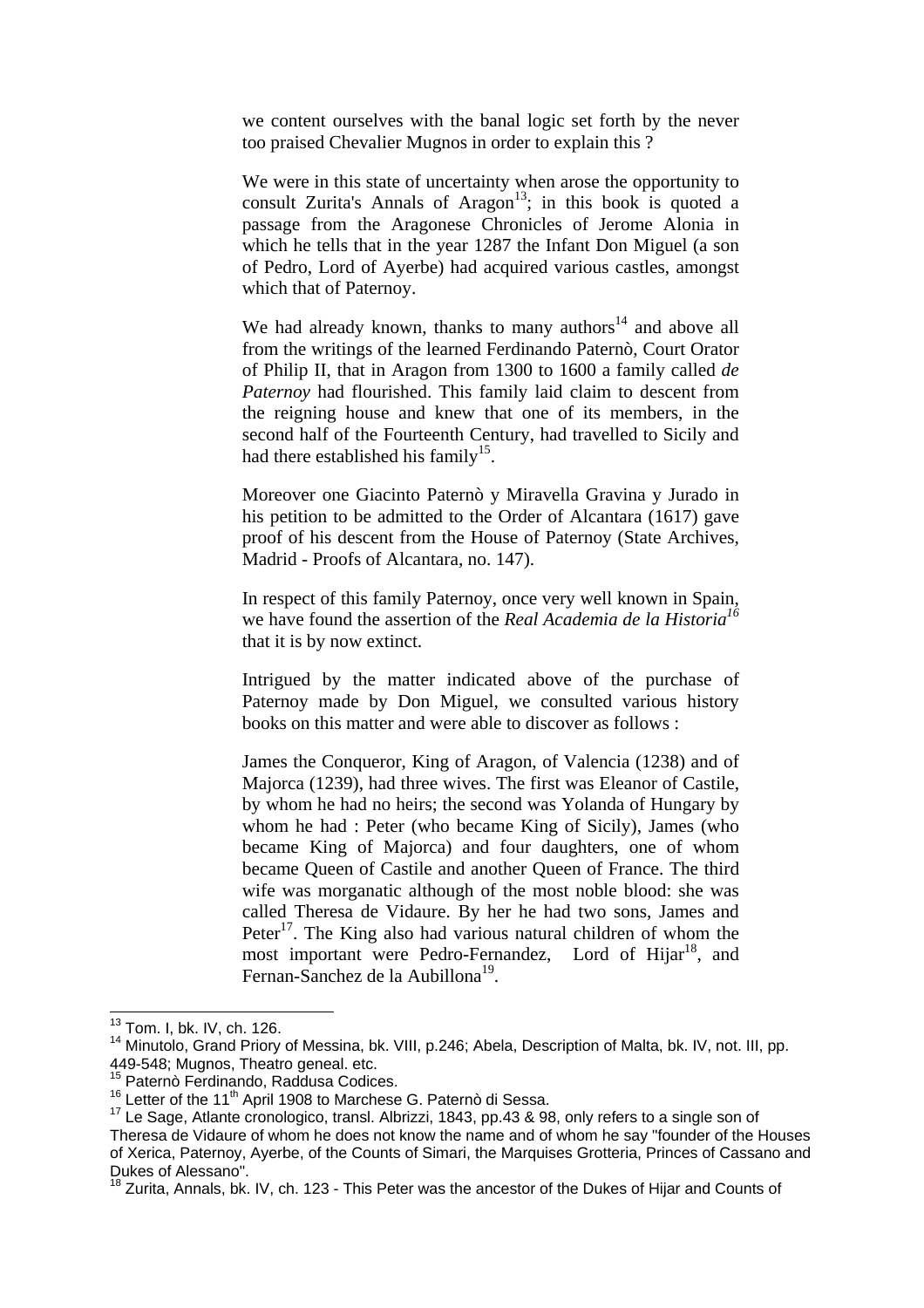By his Will *signed by his own hand and sealed with his seal*<sup>20</sup>, King James declared the two sons by Theresa de Vidaure to be in the line of succession to the Throne and awarded to James, the elder of them, *the town of Xerica with its fortress and barony in the Kingdom of Valencia* and to Peter *the town, castle and barony of Ayerbe with other places in the Kingdom of Aragon*.

Undoubtedly their two elder brothers can have been scarcely content with these provisions which virtually created two further sovereigns within their states which were already the matter of sufficient contention between them.

When King Peter died in 1285, both James just as much as the Lord of Ayerbe began to put up active resistance to their nephew Alfonso. In 1287 together with a brother of the King, Blasco de Alagon, and many other nobles, they threatened an uprising but were defeated and various concessions made to them were revoked $^{21}$ .

Thus the King gave the barony of Ayerbe to Blasco Ximenes, Lord of Acheblas, *from whom descend the knights of the line of*  Ayerbe, who are not of the Royal Family<sup>22</sup>.

A son of the Lord of Xerica married Beatrice de Lauria, daughter of the famous Admiral Roger, and their son married Mary of Anjou, a daughter of Charles II, herself widow of the King of Majorca<sup>23</sup>.

Peter, son of the Baron of Ayerbe, married Yolanda a granddaughter of the Emperor of Greece and they had two daughters, Constance and Mary; but in 1313 he sought a divorce in order to have an heir<sup>24</sup>.

This is what we know in respect of the origins of the Paternò in the House of Aragon. We shall now consider the arms of the House of Paternò. These are : Or four pallets gules (namely, of Aragon) a bendlet azure.

What meaning has this bendlet on the arms  $?$  All heraldists<sup>25</sup> are in agreement that the bendlet serves to indicate a mark of cadency. It is for this reason that the Kings of Majorca, an offshoot of the House of Aragon, placed on their shield a bendlet azure<sup>26</sup>, and for

-

Belchite.<br><sup>19</sup> Miedes, History of Don James King of Aragon, etc. 1, XX, ch. XV.

<sup>&</sup>lt;sup>20</sup> Montpellier, the 26<sup>th</sup> August 1272 - Vide Miedes, op.cit. id.<br>
<sup>21</sup> Zurita, op.cit., p.304.<br>
<sup>22</sup> Zurita, op.cit., p.311, the 21<sup>st</sup> January 1287 - It is not improbable that these are the same Ayerbe de *Aragon* who would later be ennobled in Messina and who became the Princes of Cassano, Dukes of Alessano etc.<br><sup>23</sup> Zurita, op.cit., 1, IV, ch.104.

<sup>24</sup> Zurita, op.cit., 1, IV, ch.105.<br>
<sup>25</sup> Zurita, op.cit., 1, IV, ch.105.<br>
<sup>25</sup> Vide Crollalanza, Heraldic Encyclopaedia - "Filetto" - … "it indicates a junior branch of a family".<br>
<sup>26</sup> Larousse, Encyclopaedia - "Balearic